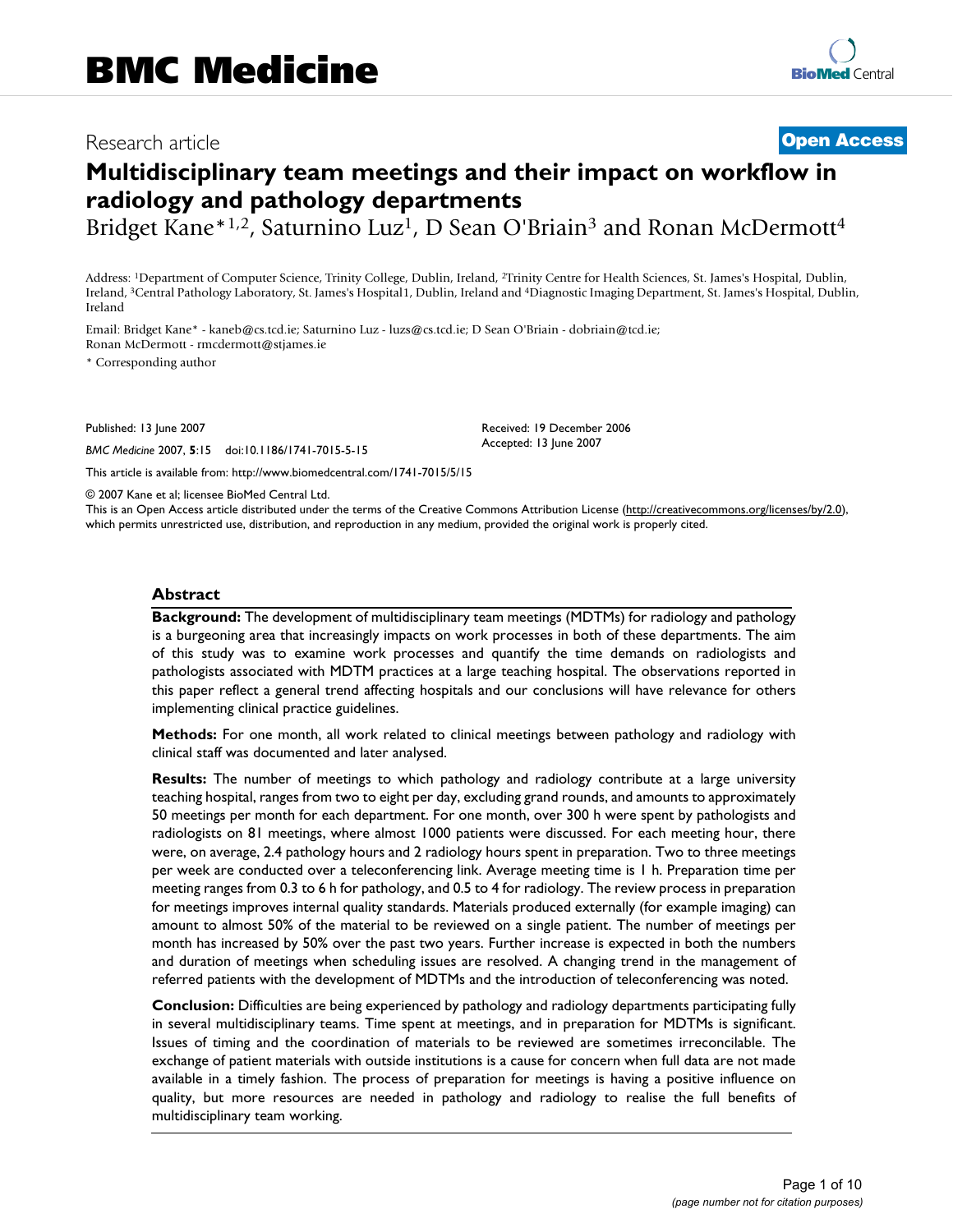### **Background**

In recent years there has been significant growth in multidisciplinary team working [1] as a result of increasing specialisation, advances in medical technologies [2] including teleconferencing, and recommendations by respected agencies [3-7]. Multidisciplinary teams and their meetings now occupy a central role in developed health systems [8]. Large teaching hospitals, in particular, are witnessing these developments and the increase in the number of multidisciplinary team meetings (MDTMs) that results from them.

Pathologists and radiologists are important contributors to multidisciplinary teams [9], and the role of these two specialists is different from other multidisciplinary team participants in that they often belong to several groups and actively contribute in many MDTMs. Radiology and pathology, with respect to their work organisation and input to meetings, have more similarities than differences. This paper analyses the work associated with MDTMs (and clinical pathology or radiology meetings) and identifies emerging effects in relation to time management, scheduling and pre-meeting work that the development of such meetings have on radiology and pathology departments. We show that senior staff in radiology and pathology now spend almost 20% of their time either preparing for, or participating in, meetings with clinical staff.

Some of the demands for more MDTMs are attributed to developments in teleconferencing technology that have facilitated changes in service structures and the extension of multidisciplinary teams geographically [10,11]. Consultations are taking place through MDTMs, patient care pathways are being tailored and treatment coordinated through case discussions. A change in patient referral patterns is noted here resulting from the availability of the meetings and the interactions via teleconferencing, and we expect this trend to continue, with consequences for current work practices.

While this study is confined to one hospital – a 963 bed facility where over 2000 new cancers are treated every year – these results will have resonance for others, particularly tertiary referral centres and teaching hospitals, who are likely experiencing similar changes. Although the demand for meetings has been growing over recent years, the issues surrounding MDTMs for service departments such as radiology and pathology have not been formally articulated nor quantified until now. The demand for meetings continues to grow, given the success of current practices. Requests are ongoing for new MDTMs, more lengthy MDTMs and more in-depth discussion on a larger number of patients. But for the full benefits of MDTMs to be achieved, improved solutions are needed to overcome the difficulties being experienced that are documented in this study.

The MDTM can be described as a system, or coordination mechanism, across functional departments at the hospital that adds dependability to the overall patient management and diagnostic process (discussed in [12]). This study of the work involved in preparation for MDTMs is part of a larger ongoing study on multidisciplinary medical team working. Quantitative investigation of the impact of MDTMs on quality is underway.

#### *Local practice*

Terminology for meetings between radiology, pathology and clinical teams varies. The term multidisciplinary is applied to team meetings where both pathology and radiology contribute and at which physicians, surgeons, radiation and clinical oncologists, at a minimum, have input. Clinical-pathology and clinical-radiology conferences (CPCs and CRCs) are held between clinical teams and pathology and radiology staff respectively. Internal departmental processes are the same for MDTMs and CPCs or CRCs.

As part of good practice policy, radiology images [7], biological material and all reports are reviewed prior to discussion at MDTMs. This review is important in quality management. Meetings serve an educational role as well as having organizational and patient management functions.

For all meetings, a list of patients to be discussed is circulated in advance to team members. Patient samples and images are located if not on the Picture Archiving and Communications System (PACS), along with reports, for review by radiologists and pathologists, prior to the meeting. Any patients who have had radiological imaging or tissue sampling performed elsewhere will have those items reviewed in conjunction with any current materials.

#### **Methods**

Participant observation of work practices, semi-structured interviews, literature review and the analysis of organizational records for quantitative data provided the material for this study. Meeting agendas and notes, radiological images and pathology samples used at meetings were examined. Internal pathology department records for 2003 enabled comparison with November 2005 data for pathology.

Over 240 h of meetings were observed over 22 months. Semi-structured interviews were conducted with consultant and non-consultant medical staff, nurses, technical and support staff.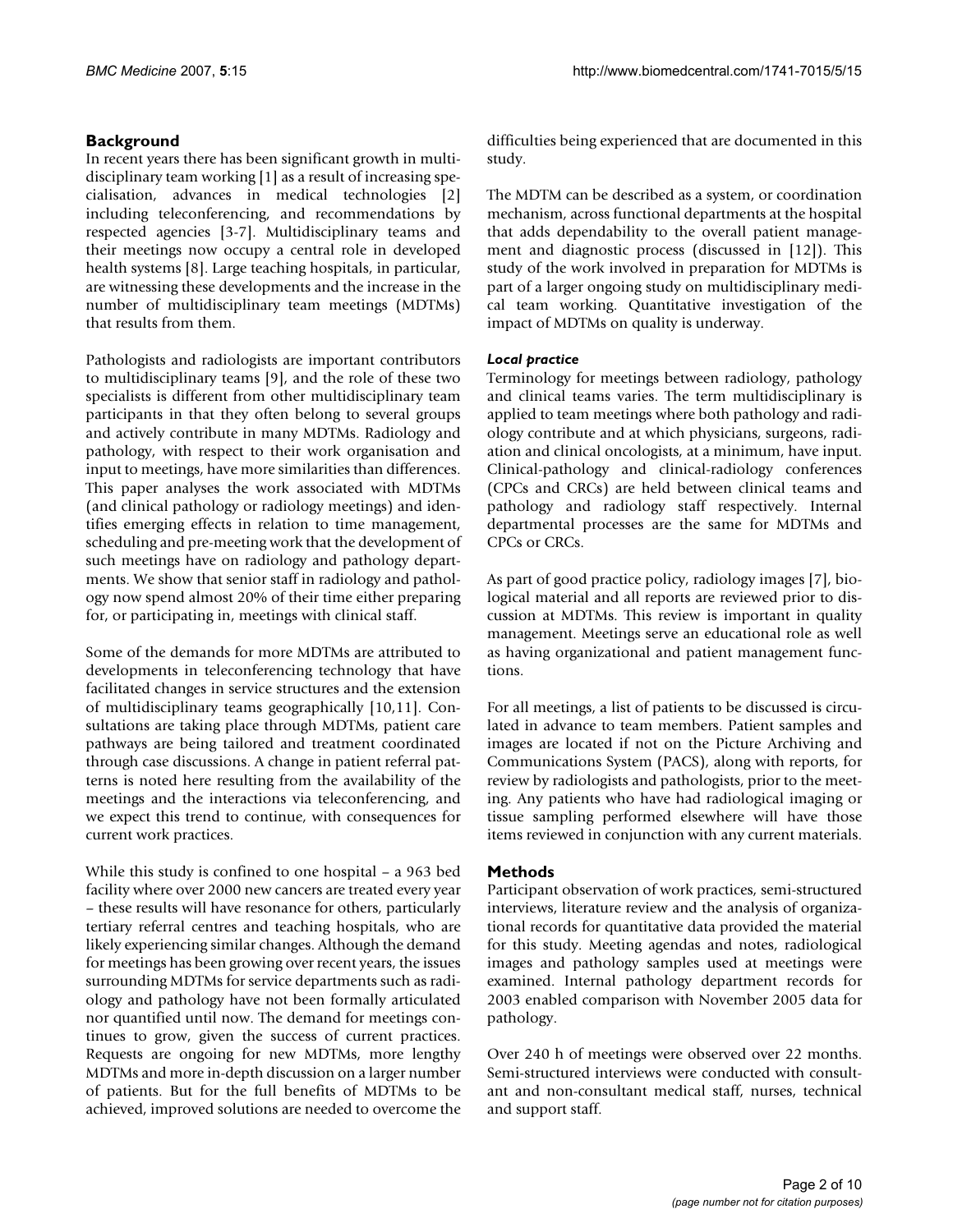Meeting preparation work by medical staff was selfreported. Senior radiology and pathology staff were asked to prospectively note the time they spent on meeting preparation for the month of November 2005. At the end of that month, the time spent was reported in interview.

Figures quoted here are agreed averages and take account of the mixture of cases one would expect to encounter (biopsies, resections, type of image sets and repeat review) for an average meeting. Technical and administration work estimations are not fully quantified here. This paper focuses on the time spent by senior medical staff in radiology and pathology, i.e. at specialist registrar and consultant level.

Special focus was given to the month of November 2005, a 30-day month with 22 working days (Monday to Friday inclusive). The numbers and types of meetings held, the patients discussed, the radiological images used and pathology samples reviewed were counted. November 2005, was a typical working month and hence gives a representative view of MDTMs at St. James's hospital. Grand rounds and internal meetings, as part of postgraduate specialist training, were excluded.

The patient cases discussed at the selection of meetings involving radiology and pathology (Table 1) were also examined to measure the frequency of cases being discussed within the same type of MDTM and across different MDTMs for the period under study. For a sample of the MDTMs in November 2005, a more detailed examination was conducted to quantify the pathology specimens and radiological images reviewed that were the product of procedures performed elsewhere. Patient referral patterns were noted.

Approval for this study was given by the St James's Hospital and Adelaide and Meath Hospital (incorporating the National Children's Hospital) Joint Research Ethics Committee.

### **Results**

Table 1 gives an overview of the meeting schedule, the preparation involved and the mean numbers of patients discussed. The table includes all MDTMs, CPCs and CRCs. There are six meetings scheduled per week that involve both radiology and pathology together (MDTMs). There are an additional eight CRCs and seven CPCs per week. There are also twice monthly, monthly and other less frequent meetings. Table 1 summarises the meeting schedule, and those meetings held in November 2005. A total of 94 meetings were scheduled and 81 held that took 75.5 h. Eight CRCs, two CPCs and two MDTMs were cancelled due to unavailability of key personnel and one MDTM was cancelled because late circulation of the agenda did

not allow adequate time for meeting preparation. Pathology was represented at 55 meetings that lasted a total of 57.75 h, while radiology was represented at 52 meetings that took 42.5 h in total for the month under study. Table 2 summarises the time spent in preparation and at meetings during the month of November 2005. Reported values take account of situations where images or samples might be quickly reviewed, might not be considered relevant to the discussion tabled, and hence would not be presented to the meeting.

At least one consultant radiologist and pathologist always attends an MDTM, and often two are designated members of a single multidisciplinary team (and hence two regularly attend). The total compliment of consultant staff in pathology and radiology is 7.9 and 9 full time equivalents (FTE) respectively, and almost 0.5 FTE is spent in attendance at meetings for each department.

Meetings held with either radiology or pathology, (CRCs and CPCs), represent situations where either (a) radiology or pathology serve more important clinical needs, (b) there is a high volume of work with limited discussion time, or (c) there is no time within the schedules for the people involved to be in the same place at the same time. Examples are: in vascular surgery, imaging is of key importance and pathology is not so significant; dermatologists rely heavily on pathology but do not have a great need for radiology. Dermatology hold two meetings: a weekly meeting to review non-cancer pathology and a second, twice monthly, to deal with skin cancer. For head, neck and thyroid (HNT), it was not possible to find a time for everyone to meet together, so the HNT specialists met with radiology and pathology on alternate weeks (which was less than satisfactory).

#### *The pre-meeting review*

All images and tissue samples are reviewed prior to discussion at meetings, separately and independently of the main work process, regardless of whether the materials were produced internally or externally to the hospital. This review applies for all meetings; it is ancillary and complimentary to the original work of making the primary diagnosis. In the review, the primary diagnosis is confirmed and refined if necessary. The review process satisfies a training and education function for pathologists and radiologists, as well as an important quality assurance role within the department [7].

The review of external work serves as a check on the original report, both for opinion differences and expression. For radiology, the full image set is rarely available. For pathology, slides and processed tissue are received from referring institutions.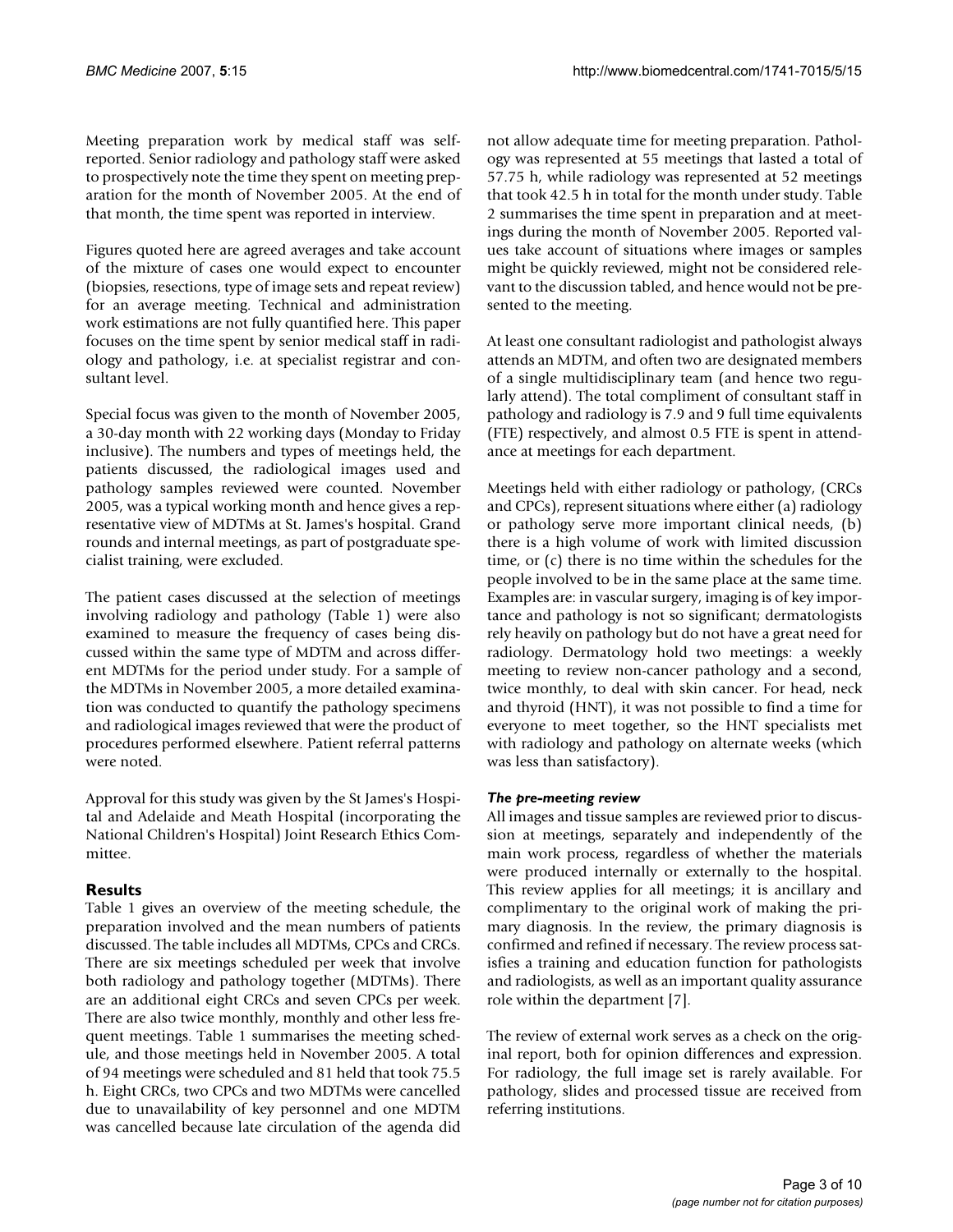| Period       | <b>Description</b>       | Time<br>(mean h, Nov) | <b>Duration</b><br>(mean h, Nov) | Preparation (h) |                | Mean no. cases  |
|--------------|--------------------------|-----------------------|----------------------------------|-----------------|----------------|-----------------|
|              |                          |                       |                                  | Pathology       | Radiology      |                 |
| Mon          | Respiratory              | 800                   | $2 \times 4$                     | 6               | $\overline{2}$ | 22.25           |
| Mon          | Gynaecology              | 800                   | $\vert \times 4$                 | 5               | $\overline{a}$ | 9               |
| Mon          | <b>Hepatology CRC</b>    | 1300                  | $1 \times 4$                     | --              | 0              | Cancelled       |
| Tues         | <b>Breast</b>            | 800                   | $1 \times 5$                     | 3               | T              | 4               |
| Tues         | Dermatology CPC          | 1245                  | $\vert$ × 4                      | 2.5             | --             | $\overline{7}$  |
| Tues         | Haematopathology CPC     | 1400                  | $1 \times 5$                     | $\overline{2}$  | $\overline{a}$ | 9.6             |
| Wed          | Haematology CRC          | 800                   | $0.5 \times 5$                   | Ξ.              | $\overline{2}$ | 8               |
| Wed          | <b>GII CRC</b>           | 830                   | $0.75 \times 5$                  | Ξ.              | 3              | 15              |
| Wed          | Hepatology CPC           | 300                   | $1 \times 5$                     | 0.33            | --             | 6.2             |
| Wed          | CMD <sub>2</sub> CPC     | 1400                  | $1 \times 5$                     | ı               | --             | 27.4            |
| Wed          | Oncology CPC             | 1600                  | $1 \times 5$                     | T               | --             | 3.5             |
| <b>Thurs</b> | HNT3 CRC                 | 715                   | $0.75 \times 2$                  | --              | T              | 8               |
| <b>Thurs</b> | HNT CPC                  | 745                   | $1 \times 2$                     | 3.5             | --             | 15              |
| <b>Thurs</b> | GI oncology              | 730                   | $0.75 \times 3$                  | 3.5             | $\overline{2}$ | 6.7             |
| <b>Thurs</b> | Lymphoma                 | 815                   | $0.75 \times 4$                  | $\overline{2}$  | ı              | 5.5             |
| Thurs        | Gerontology CRC          | 830                   | $0.75 \times 4$                  | $\overline{a}$  |                | $\overline{0}$  |
| <b>Thurs</b> | <b>Rheumatology CRC</b>  | 915                   | $0.75 \times 4$                  | --              | 0.5            | $\overline{10}$ |
| Thurs        | Medical GI CPC           | 1315                  | $1 \times 4$                     | $\overline{2}$  | --             | 8               |
| <b>Thurs</b> | Med Oncology CRC         | 330                   | $0.75 \times 4$                  | --              | 4              | 15              |
| Fri          | Urology                  | 915                   | $0.75 \times 2$                  | 2.5             | T              | 4.5             |
| Fri          | Neurology CRC            | 300                   | $1 \times 4$                     | --              | 0              | Cancelled       |
| Twice weekly | Skin cancer CPC          | 1415                  |                                  | 2.5             |                | 47              |
| Monthly      | Oral med./surgery CPC    | 300                   |                                  | 3.5             | $\overline{a}$ | 10              |
| Monthly      | Renal pathology CPC      | 800                   |                                  | 0               | $\sim$         | Cancelled       |
| Monthly      | Infectious Disease CRC   | 1400                  |                                  | --              | ı              | 9               |
| Monthly      | Death Conference         | 800                   |                                  | 3.5             | ı              | $\mathfrak{p}$  |
| Quarterly    | <b>Endocrinology CRC</b> | 1230                  |                                  |                 | 0              | Not due in Nov. |
| Occasional   | Maxillo-Facial CPC       | 1400                  |                                  | 1.5             | $\overline{a}$ | 7               |
|              | Total h, November 2005   |                       | 83.5                             | 140.15          | 84             | 914.2           |

#### **Table 1: Meeting schedule overview including all MDTMs, CPCs and CRCs**

The internal review serves an internal quality assurance function within pathology and radiology. The material to be discussed is reviewed by the consultant, often in association with a registrar, and material for presentation is selected and prepared. Typically, the person reviewing the specimen for discussion is not the same person who undertook the initial examination within the main work process. Discrepancies in reports will be discussed within the department in the first instance and a revised or amended report can be issued in the light of those discussions. Practice differs in radiology and pathology with regard to the issue of contradictory reports, particularly in the absence of full image sets, and a formal policy remains to be agreed and established.

The issues of internal quality assurance for radiology and pathology will not be further covered here. It is sufficient to note that the practice of a second review of materials is a recognised method of improving quality in work processes [13]. In November 2005, the pathology department reviewed tissue samples on 628 patient cases. This represents almost 47% of the total caseload for that month. While an exact figure is not available for radiology for November 2005, the radiology department performs

| <b>Department</b> | <b>Meeting time</b> | Average preparation time | Total h   |
|-------------------|---------------------|--------------------------|-----------|
|                   | per month (h)       | per h meeting            | per month |
| Radiology         | 42.5                | 2.4                      | 126.5     |
| Pathology         | 57.75               |                          | 197.9     |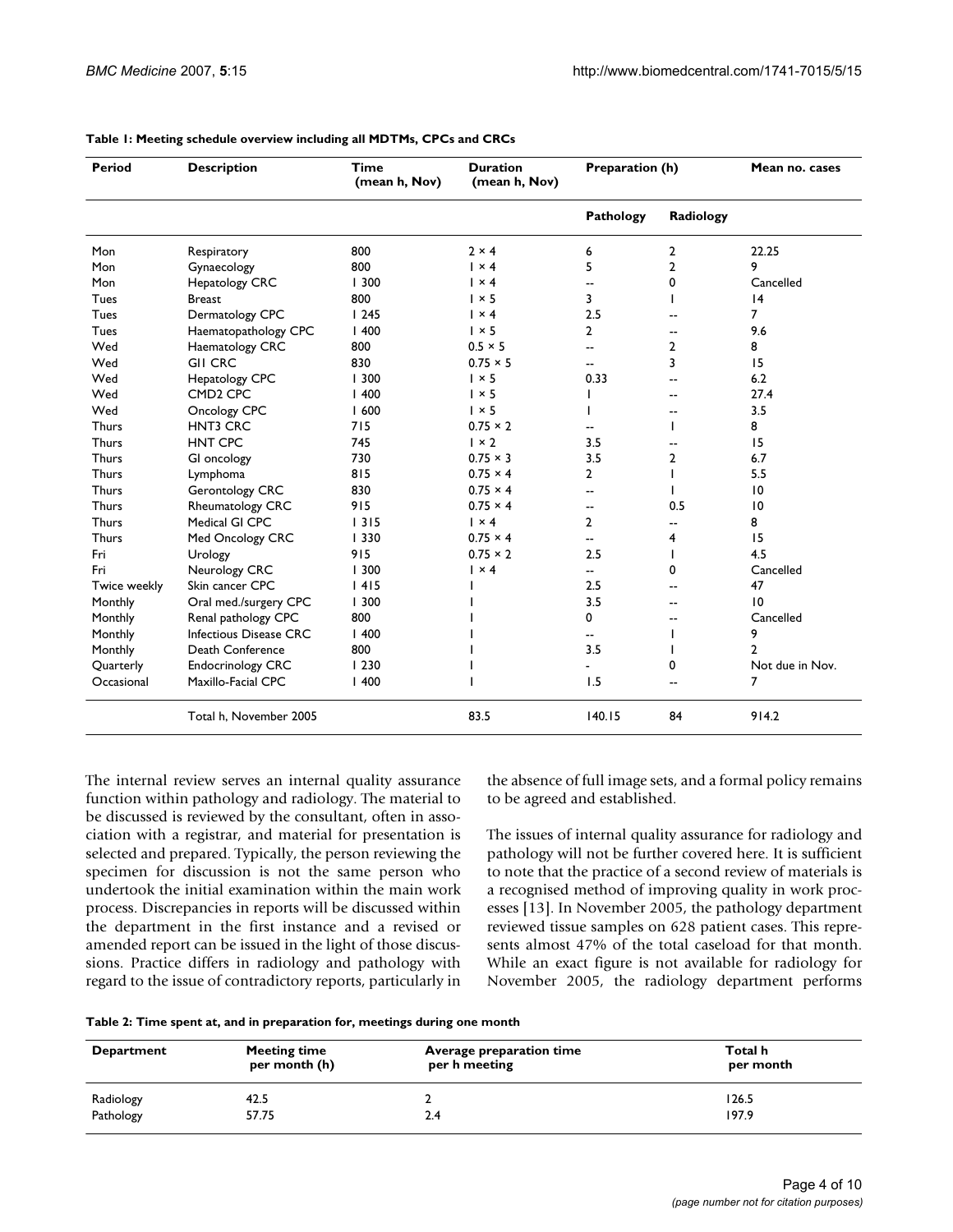approximately 10 CT thorax scans per week, and reviews approximately 25 CT thorax scans for a Monday morning respiratory meeting. Approximately 2200 imaging studies are performed each week, and it is therefore conservatively estimated that between 10 to 15% of the radiology workload is reviewed in preparation for MDTMs.

#### *Workload*

The workload for senior medical staff associated with attendance, preparation and review of materials pre-MDTMs is given in Table 1. In addition to the medical staff workload, administrative and technical staff are also involved in preparation for meetings. Four clerical staff were appointed in March 2005 to coordinate the premeeting work associated with MDTMs, (circulate agendas, locate radiological images and pathology slides) and to take notes at the meetings. The MDTM coordinators also liaise with outside agencies to exchange images and pathology material for review at the meetings. Administrative staff in radiology and pathology are also involved in meeting preparation and in the receipt and packaging of review material for postal services.

Approximately 4 min of pathology clerical time is used when an in-house patient case is identified for discussion at a forthcoming MDTM. When outside material is sent for review, an additional 10 min is spent opening the package and logging receipt, and packaging for subsequent return by post. Additional technical time is not always associated with MDTMs, but when external tissue is sent for review additional tissue sections are often required and extra special stains can be required, mostly relating to immunohistochemical methods. In November 2005, 55 external pathology cases were reviewed for MDTMs, of which 21 had special techniques applied. Overall, approximately 15 min administrative work in pathology is associated with each internal patient to be discussed at a meeting. This time will be longer if histological slides have to be retrieved from old archives. In radiology, considerable time can be spent searching for images if the image is not available on the recently installed PACS, or if images need to be retrieved from outside institutions.

#### *Meeting times and places*

Similar to findings from other reviews [14,15], with five exceptions (from a total of 28), all of the meetings are held in the early morning or at lunchtime. Figure 1 shows the timing of the MDTMs in November 2005. For most MDTMs, the scheduled meeting duration is 1 h, but meetings frequently take longer. Because of the high demand for meetings to be held between 7.30 and 9.00 am, some groups have agreed to curtail their discussion to accommodate another group. With two exceptions, meetings are held on-site. Three meeting rooms are used, one of which

is equipped with the Telesynergy® teleconferencing workstation (supplied by the Centre for Information Technology, National Institutes for Health, Bethesda, USA). Out of the six MDTMs held each week, with both radiology and pathology present together, there are three videoconferencing links to remote hospitals using the Telesynergy® workstation. The GI group link weekly with one other centre. The respiratory MDTMs link to two distant hospitals concurrently, twice monthly, while the lymphoma MDTMs link with two hospitals, one at a time over successive weeks, on a once-monthly basis for each remote hospital.

The coordination of individual schedules, outpatient clinics and theatre sessions for all of the individuals involved in MDTMs requires high levels of cooperation, and sometimes it is not logistically possible to reconcile all the schedules involved. Several specialist appointments are contracted over multiple hospitals and, for a meeting to be arranged, schedules must be coordinated over the several hospitals and many teams affected.

Teleconferencing to some distant hospitals was initiated over 2004 and 2005. In November 2005, there were 10 h of MDTMs conducted with a teleconference link involving three other hospitals. It is anticipated that the amount of meetings held over teleconferencing links will increase in future, both in the frequency and duration for existing associations, and as teamworking develops over multiple sites.

#### *The growth in demand for meetings*

The number and frequency of MDTMs is increasing. Between 2003 and 2005, four new MDTMs were initiated and others increased in frequency. Since 2003, there has been an increase of 50% in the amount of time spent at meetings (from 9 to 13.5 h per week) and a resultant 47% increase in the number of patient cases discussed (from 426 to 626). More meetings are in the planning stages. The advent of teleconferencing has also developed the MDT services over wider geographical areas [10], and meetings held via teleconference have increased from 0 h in 2003 to 2 h, of the 13.5 h, per week in November 2005.

It is expected that this trend for increased frequency and duration of meetings will continue, more meetings will be held via teleconference, and more patients will be managed through team meetings in the future.

#### *Patients, images and tissues*

Analysis of a subset of meetings is summarised in Table 3. This representative sample of MDTMs held in November 2005 excludes meetings held via teleconference and accounts for 40% of the MDTMs held that month. The aim was to quantify details on the items discussed at the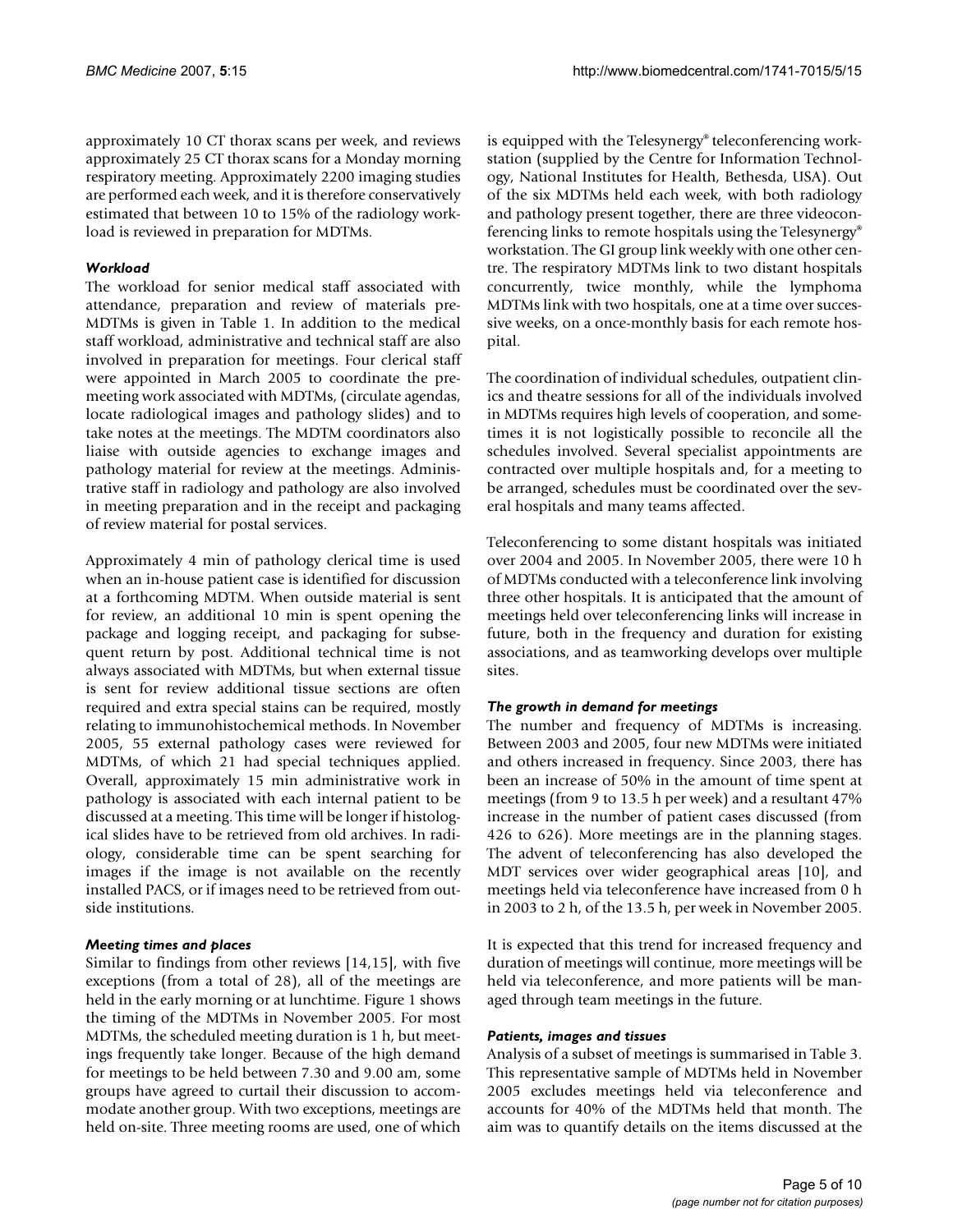

#### **Figure 1**

Timing of multidisciplinary meetings. The figure shows that, with five exceptions (out of a total of 28), all of the meetings are held in the early morning or at lunchtime.

MDTMs, i.e. the number of patient cases who had radiological imaging or pathology samples for discussion; the number of radiology or pathology items for review and the number of those items that were the result of procedures performed at outside institutions.

The number of patients discussed and the number of radiology images and pathology samples can vary widely between meetings. Table 3 gives the average ratio of image studies per patient. The number of image studies and tissue samples per patient will depend on the disease, its duration and complexity. In radiology, for example, respiratory patients typically have chest radiographs, CT and PET scans, while most patients with breast lesions have mammograms and ultrasounds only. In agreement with other reports [16,17] it was found that radiology films are regularly unavailable for discussion at meetings. Some hospitals report as much as 20% of images are missing when required[16]. For pathology, a distinction has not been made between pathology biopsies and large resection specimens, but meetings with large resection specimens for discussion involve more pathology preparation. Digital pictures are taken at gross dissection, as well as photomicrographs of stained sections, as part of the pathology pre-meeting preparation.

Table 3 also shows how almost 50% of all the images and approximately 20% of all pathology samples reviewed were from outside institutions. The figure for radiology images would have been much higher than 47% if all images had been available for discussion. The cases represented in Table 3 were current patients of the hospital who underwent some investigative procedures elsewhere prior to referral. When conducting this review summarised in Table 3, instances were noted of patient imaging and pathology being reviewed in advance of the patient being

**Table 3: Analysis of the ratio of specimens per patient and the proportion of externally-produced material**

| <b>Proportion of Patient cases</b><br>with radiology/pathology |      | Ratio of<br>patients:specimens/images<br>for examination | <b>Proportion of</b><br>externally-produced material |  |
|----------------------------------------------------------------|------|----------------------------------------------------------|------------------------------------------------------|--|
| Radiology                                                      | 0.75 | 1.62                                                     | 47%                                                  |  |
| Pathology                                                      | 0.81 | 2.39                                                     | 19%                                                  |  |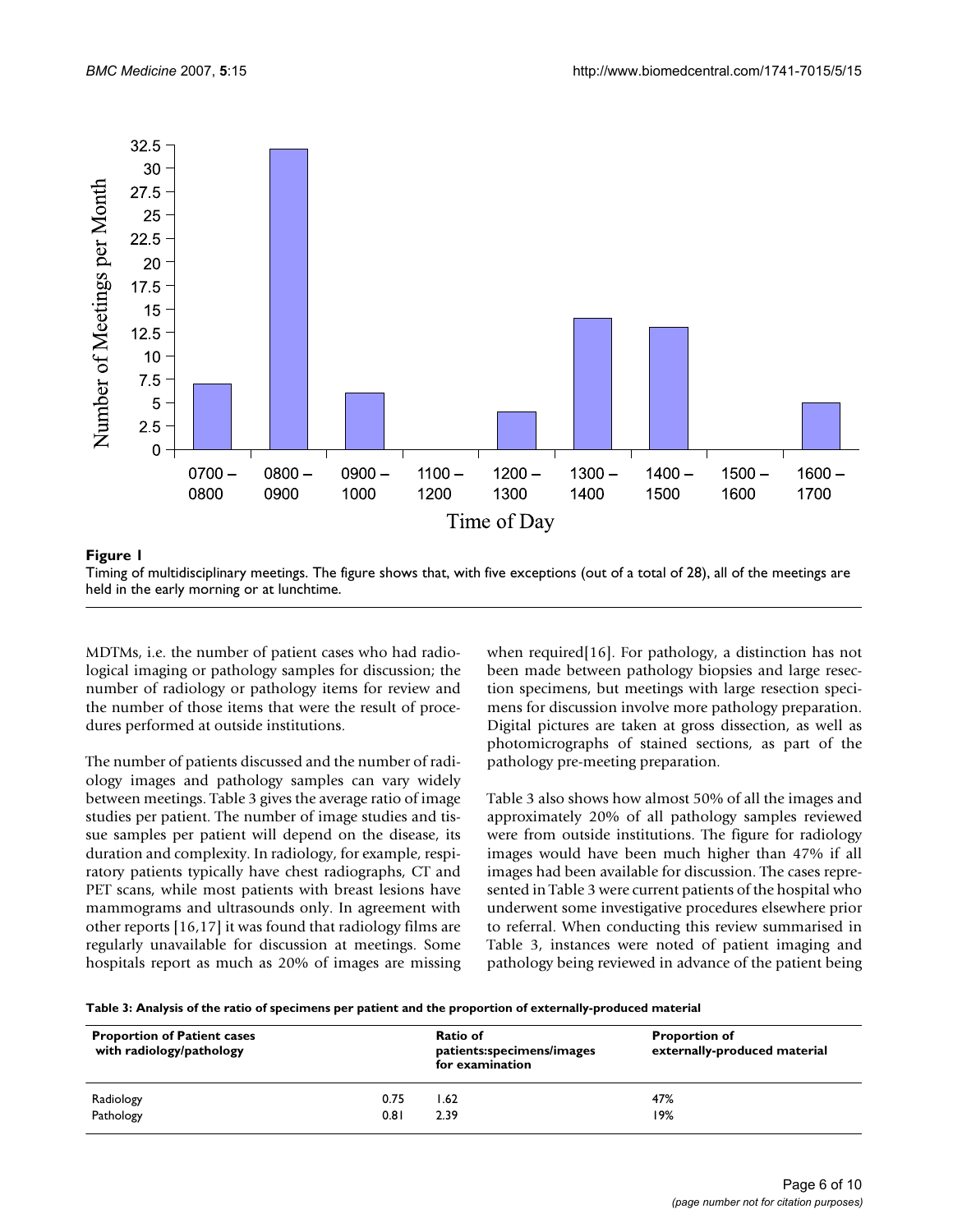examined by the clinical specialists at the hospital (i.e. on receipt of the referral letter). These discussions assisted in the prioritisation of a patient procedure or appointment at an outpatient clinic.

For patients from other hospitals being discussed via teleconference, all the imaging and pathology sampling is performed by others and is reviewed at St. James's prior to the teleconference discussion. Discussion on remote hospital cases via teleconference sometimes resulted in patients not being transferred to the hospital for further assessment (which would have happened if there had not been a meeting). Teleconference case discussions also directed the patient towards the most appropriate clinician for review or treatment. A patient can be discussed at more than one type of meeting, or at a number of meetings. Patients can also be discussed at more than one meeting of the same type. It is normal practice for patients to be 'staged' and managed through MDTMs. If the patient is discussed on initial diagnosis and it is decided to proceed to surgery, the patient will be presented again to the meeting following the procedure, to review the pathology and imaging (if appropriate) and decide on the next step in management.

The patients discussed at MDTMs involving both radiology and pathology were also examined to determine how many patients featured in multiple discussions. There were three gynaecology and eight respiratory patients discussed twice at their respective MDTMs. A single patient was referred from the GI MDTM to the respiratory MDTM being held 4 days later, and thus was discussed by two different teams (GI and respiratory). For lymphoma, urology and gastro-intestinal (GI) MDTMs, no patient was discussed on more than one occasion. For breast patients it is normal practice to discuss 'clinic' cases (from the lump assessment clinic) and 'histology cases' at breast MDTMs. Histology cases are those referred for surgery from the assessment clinic service that have been scheduled for review following their resection. There were 68 case discussions in November representing 53 women, 15 of whom were reassessed following lump resection. In the respiratory meetings, there were 87 patient case discussions in November 2005 on 79 patients. Eight patients were discussed at two meetings and one patient was discussed three times. There was one example of a patient being placed on the agenda but the discussion was deferred until the following week. Of the 79 respiratory patients, 55 were 'new' in-house cases and a further 10 were from outside institutions. Thus, approximately 10% of case discussions for respiratory and breast are repeat review discussions within the same month. Review time is not the same for all cases, depending on specimen type (biopsy or complex resection) or the number and type of image sets to be examined. Times given for MDTM preparation takes these variations into account.

#### **Discussion**

The continuing demand for the review of pathology and radiology findings at meetings is a testament to the perceived value and success of such reviews. One of the experienced benefits of MDTMs is the opportunity for clinicians, radiologists and pathologists to meet together and build common ground with respect to terminology and expression in formal reports. Communication has improved between radiologists, pathologists and clinicians, both in the provision of pertinent information to radiology and pathology at the time of request and the provision of formal reports from radiology and pathology whose meaning is clear to clinicians. Furthermore, technological developments in radiology and pathology makes the choice of investigation and the interpretation of results more complex than in the past, so the meetings serve as an important opportunity for updating professional knowledge and continuing professional development. Table 4 summarises the benefits and challenges identified with our meeting practices.

Four important issues emerge in fulfilling the demand being placed on pathology and radiology departments: (1) time spent at meetings, (2) timing and coordination of meetings, (3) time spent in preparation for meetings, including review and the retrieval of slides, reports and images, and (4) review of externally-produced images and tissue material.

#### *Time and resources*

The work associated with being part of a multidisciplinary team is a significant process that has emerged within pathology and radiology departments and has not been clearly identified up to now. There is an accepted belief that MDTMs are an improvement in the patient diagnosis and management process and integral to quality systems within the hospital. However, the practice has grown almost surreptitiously, outside of the normal working day in many cases. In other words, development of MDT working advanced more rapidly than the rate at which resources were designated. In November 2005, the 83.5 h of meeting time alone (Table 1) represents almost three FTE, or 20% of allocated resources in radiology and pathology. Of the 29 scheduled meetings, 21 are held outside of the contractually obligated working hours of staff, and much of the meeting preparation is also conducted outside of the 'normal' working day. This time is not readily reimbursed, and while staff express high satisfaction levels because of interactions at meetings, additional strain is placed on the resources for routine work.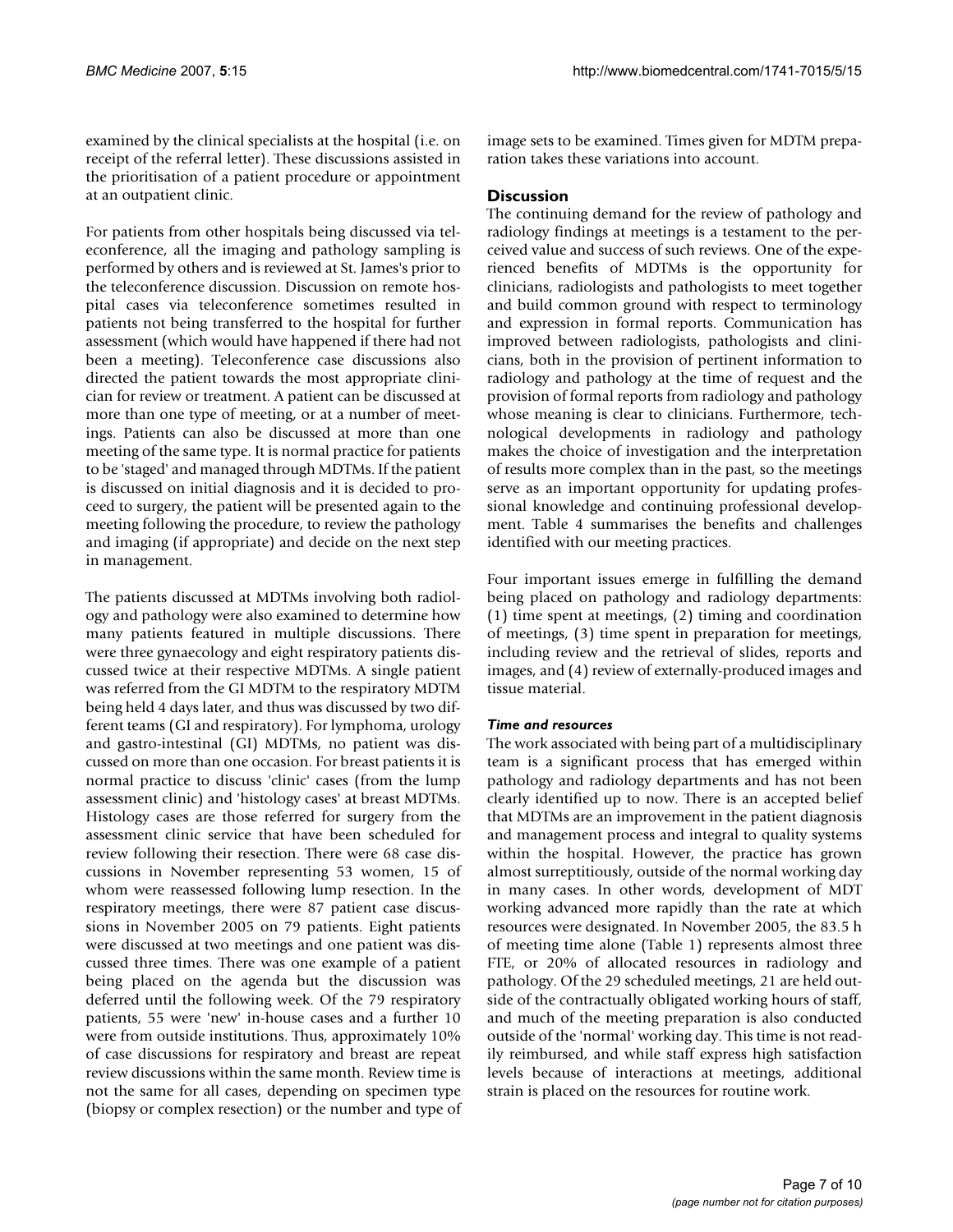| <b>Benefits</b>                                 | <b>Challenges</b>                                  |  |  |
|-------------------------------------------------|----------------------------------------------------|--|--|
| Clinical, Pathology, Radiology correlation      | Scheduling                                         |  |  |
| Refinement of pathology or radiology report     | Timing                                             |  |  |
| Definitive diagnosis, disease stage established | Duration                                           |  |  |
| Improved decision making                        | Resources                                          |  |  |
| Coordination of patient management              | Contractual arrangements                           |  |  |
| Interprofessional communication                 | Co-ordinating materials                            |  |  |
| Feedback and peer review                        | Pre-meeting review                                 |  |  |
| Local policy development                        | Reviewing partial images from outside institutions |  |  |
| Preparation improves Radiology and Pathology QA | Formal reporting on reviewed material              |  |  |
| Data collection for audit                       |                                                    |  |  |
| Education                                       |                                                    |  |  |
|                                                 |                                                    |  |  |

**Table 4: Summary of key benefits and challenges associated with MDTMs**

The increased workload has placed considerable pressure on the radiology and pathology departments and this is currently being absorbed by an increase in working hours by many staff. Current practice is reliant on goodwill and professional duty of care and is not a sustainable solution to the ever-increasing workload of MDTMs in the long term.

The demand for meetings has increased since 2003 and is likely to continue to increase, given the recommendations of professional and regulatory organisations to include multidisciplinary team working in patient practice management protocols. At this time, at least two additional meetings are in the planning stage and more have been requested (such as a monthly TB meeting). The number of meetings reported here would be greater if requests by clinical staff had been facilitated, and seem more than the numbers of meetings reported by others [18]. Currently, several groups curtail their MDTM time because of time pressures in schedules. Several groups have requested that more time be made available and there is a need felt among many that more patients should be discussed in more depth. However, time constraints have dictated that discussion is highly structured and the number of cases is maintained at current levels.

The practice of producing digital image presentations of pathology material is growing in popularity. While it adds time to preparation for pathology, valuable time is saved at the actual meeting (i.e. loading of the correct slide, locating and focusing on the feature to discuss).

#### *MDTMs, times and places*

Each multidisciplinary team wishes to schedule meetings with radiology and pathology to suit their routines. For radiology and pathology it is a problem to satisfy the requirements of multiple teams within a narrow timeframe. As shown in Figure 1, teams find that the only time that they can meet together is early in the morning or at lunchtime, outside of the 'normal' routine, because individuals within the team have clinics or theatres scheduled during the 9-to-5 periods and the only time when all members are free is outside of their 9-to-5 routines.

As well as the difficulties of coordination and cooperation within the hospital challenges are experienced in managing multidisciplinary team working across several hospitals. Some specialists serve more than one hospital. For example, the cardiothoracic surgeons are contracted to two hospitals and are members of a multidisciplinary team at each hospital; consequently, the schedule in one hospital impacts on the other. When one change is made, for example in an outpatient clinic, there will be significant impact on many schedules in different hospitals. Sometimes it is not possible to build schedules to suit the many people and systems affected.

The development of directorate structures has helped group some services, and helped in scheduling related activities. But pathology and radiology contribute to every team and need to find better ways to work within clinical teams. With developments in imaging modalities and molecular techniques and the capabilities for imageguided tissue sampling, pathology and radiology are coordinating more in service development and now occupy a more central role in clinical service delivery.

A further development since 2003 is the advance in teleconferencing technology that has facilitated the extension of multidisciplinary team working to distant hospitals where the full range of expertise is not available. Co-ordinating schedules for MDTMs via teleconference to synchronise with external institution schedules is an additional challenge. Furthermore, the coordination of sending, receiving and reviewing radiology and pathology before teleconference discussions is proving more difficult than anticipated and requires dedicated resources. While teleconferencing technology has facilitated development of some multidisciplinary team services, it has not resolved the problem of synchronous communication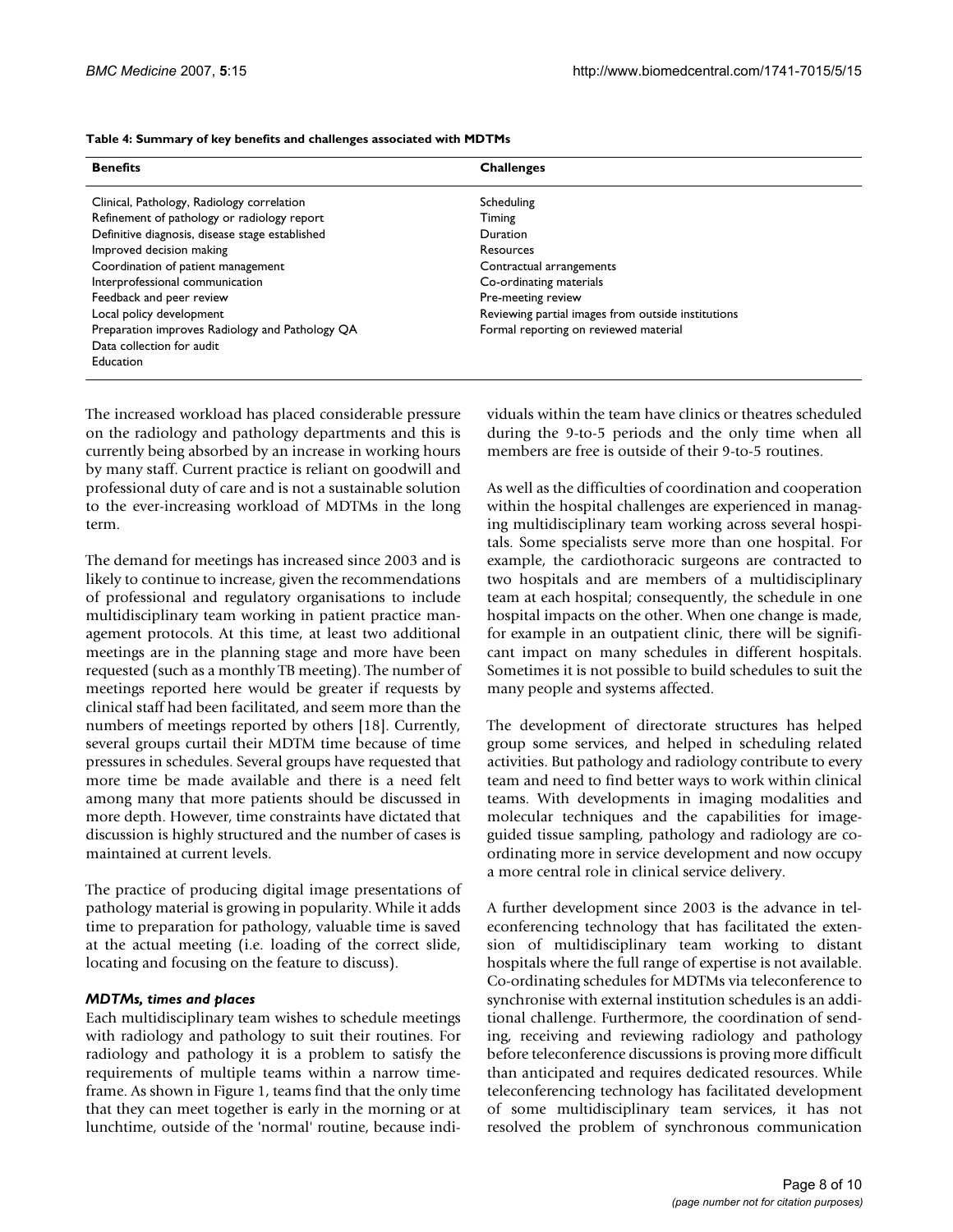between multiple groups with different agendas [12]. Indeed, technology, such as teleconferencing, might have increased expectations as to the ease with which specialist services can potentially be delivered and imposed additional pressures on staff at specialist (and general) centres that were not anticipated.

#### **MDTM preparation**

While the preparation time overlaps with the internal quality assurance process, it is proving difficult to accommodate both the main workflows and the meeting preparation workflow in parallel in the normal working day. Similar to other reported experiences [19], discrepancies in reporting of material from outside sources justifies the review of all externally-produced images and tissue samples. Although a large proportion of the review work is conducted in the early morning and late evening, routine processes are also impacted. As well as registrars-in-training and consultant staff being affected, the administrative work associated with meetings is usually underestimated.

There can be multiple pathologies in a patient, and for some patients situations change and they need to be discussed again. Our figures suggest that overall over 30% of patients reappear at any one conference, (e.g. sequential breast) and <1% are discussed at different conferences (e.g. respiratory and GI). Repeat reviews frequently focus on a limited aspect of the case, possibly omitting either radiology or pathology, and thus can take a fraction of the time of a first review (figures quoted in Table 1 take repeat reviews into account).

#### *External production of images and tissue material*

The issue with the review of external images and tissue material has three aspects. Firstly, our data are highlighting changing trends in patient diagnostic pathways. It is proving a challenge to develop systems that coordinate the exchange and review of materials within the current schedules. Some patients have imaging performed elsewhere while waiting for appointments, and some patients can be managed without need to attend the hospital as a consequence of discussion at a meeting. Both the existence of the meeting and teleconferencing are influencing these changing work practices. On occasions, patient cases are discussed prior to their attendance, following review of radiology and pathology performed elsewhere. If the review and discussion is satisfactory, the patient might not need to attend at all. This change in patient referral practices has implications for traditional models of resource allocation that are based on patients' hospital attendances and without account of consultation and advice services given on materials generated elsewhere.

Secondly, the lack of standardisation of image production and tissue sections can result in less than optimal results

(interpretations) within radiology and pathology. The exchange of radiology image sets is less satisfactory than having full scan data available for review. As well as the loss of information, local protocols and equipment settings might produce images that differ, and lack of interlaboratory standardisation of laboratory staining can cause some discrepancies in interpretation and pathology reporting. Despite the limitations, there is an ultimate benefit to the patient because of the discussion at the MDTM and often those materials are all that are available.

The third issue is the logistics of exchange and sharing of externally-produced material. The review of patient images is greatly facilitated with the introduction of a PACS. However, there remain significant logistical problems associated with the exchange of patient images from outside institutions in the absence of a suitable infrastructure. Exchange and sharing of tissue and cell samples are likely to remain an issue.

#### *Recommendations*

For MDTMs to be fully integrated into the 'normal' working of hospitals, scheduling issues need to be resolved and meetings need to be recognised as part of the working day. It would be desirable for meetings to be allocated 'protected time' and considered an integral part of a clinicians workload, as practiced in some jurisdictions [14]. It is generally understood that coordination mechanisms in organisations add cost over purely functional structures [20], and that complexity, uncertainty and interdependence of work create additional information-processing demands when coordinating activities [21]. MDTMs serve to coordinate the interdependent work involved in patient diagnosis and management and can be expected to incur an additional resource cost to realise their potential benefits. Additional radiologist and pathologist staff are required to fully service the needs of MDTMs at current levels. As well as radiologist and pathologist support, additional support is needed for coordination of materials and follow-up on administrative tasks assigned at meetings. Four coordinators currently administer the seven weekly meetings listed in Table 1 that involve both pathology and radiology. Ideally, the role would be developed and there would be a designated coordinator for each meeting.

Many of the problems currently being faced in implementing MDTMs as part of good practice would be alleviated through the provision of additional resources and formalising of multidisciplinary team working into contractual arrangements.

However, resources alone will not remedy issues of timing and coordination, nor problems associated with different imaging protocols and incompatible software systems.